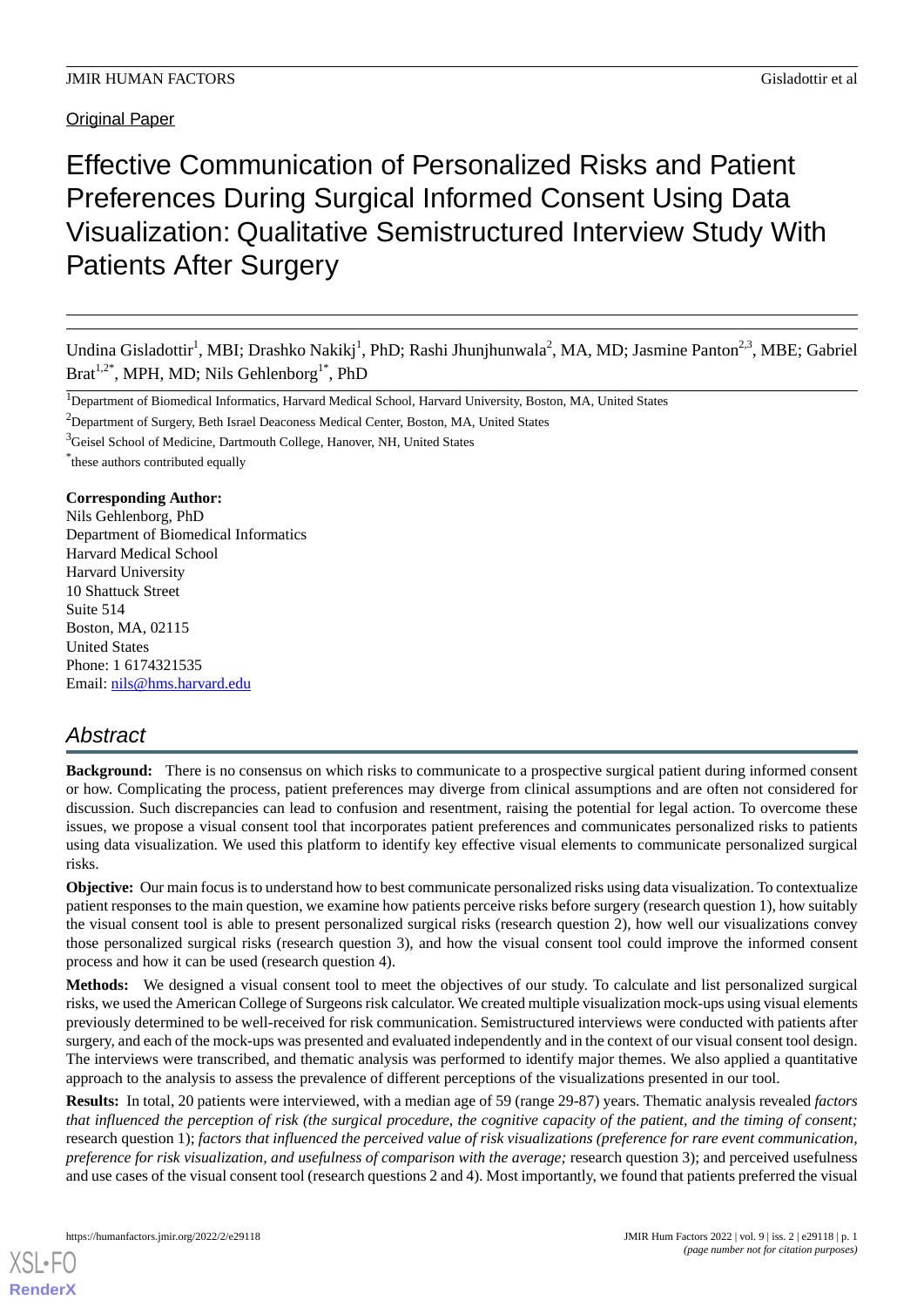consent tool to current text-based documents and had no unified preferences for risk visualization. Furthermore, our findings suggest that patient concerns were not often represented in existing risk calculators.

**Conclusions:** We identified key elements that influence effective visual risk communication in the perioperative setting and pointed out the limitations of the existing calculators in addressing patient concerns. Patient preference is highly variable and should influence choices regarding risk presentation and visualization.

#### *(JMIR Hum Factors 2022;9(2):e29118)* doi: [10.2196/29118](http://dx.doi.org/10.2196/29118)

## **KEYWORDS**

data visualization; surgical informed consent; shared decision-making; biomedical informatics

## *Introduction*

#### **Background**

In the United States, >50 million surgical procedures are performed annually [\[1](#page-12-0)]. For each procedure, a clinician obtains informed consent from the patient or a surrogate. The discussion during this process plays an important legal and ethical role and should determine the appropriate treatment plan for each patient. The literature suggests that this discussion often does not address the patient's personal treatment goals [\[2](#page-12-1)[,3\]](#page-12-2). In addition, many important details are solely communicated verbally [[2\]](#page-12-1). Unexpected, poorly communicated, or possibly life-threatening events can lead to malpractice lawsuits [[2](#page-12-1)[,4](#page-12-3),[5\]](#page-12-4). Instead, the informed consent conversation should properly set the patient's expectations to decrease the chances of what a patient would consider a nonbeneficial outcome [[2](#page-12-1)[,3](#page-12-2),[5\]](#page-12-4).

Although medical professionals agree that determining patient priorities is important for choosing the appropriate treatment plan, the discussion during informed consent often fails to consider the patient's condition and treatment goals [\[2](#page-12-1),[3\]](#page-12-2). Furthermore, the current informed consent process is not standardized and leaves patients without a clear understanding of the consequences of surgery [\[6](#page-13-0)]. There is also a lack of consensus in the medical community regarding which risks to communicate, and risk estimates are often too broad and vary among physicians [\[2](#page-12-1)]. Multiple studies have shown that, despite reviewing the surgical procedure and associated risks, the patients' understanding after these discussions is well below acceptable limits [[7\]](#page-13-1). Risk score calculators try to expand the conversation through personalized risks for any given patient. They provide discrete risk scores for a variety of outcomes based on the surgical procedure and preoperative patient data. Despite the growing prevalence of these tools, the surgical community

has not reached a consensus on how to communicate these scores. Some groups have attempted to address this issue by categorizing complications into best case and worst case or good, intermediate, and bad [\[8](#page-13-2)[-10](#page-13-3)]. In these approaches, patient preference, which is essential for defining a good outcome for a patient, is not necessarily incorporated or used to inform the conversation.

We propose a design for a visual consent tool to address previous limitations in (1) incorporating patient preferences, (2) setting expectations for the upcoming surgery, and (3) standardizing risk communication during informed consent. The visual consent tool communicates personalized risks to the patients in 3 main steps [\(Figure 1\)](#page-2-0). First, personalized risks are calculated using one of the risk prediction models currently available [[11-](#page-13-4)[14\]](#page-13-5). These prediction models typically incorporate a surgical Current Procedural Terminology code and patient preoperative data to calculate risks. The design allows for the use of a preferred risk calculator such as the American College of Surgeons (ACS) [\[13](#page-13-6)], the Surgical Risk Preoperative Assessment System [\[12](#page-13-7)], or the Predictive Optimal Trees in Emergency Surgery Risk [\[11](#page-13-4)], among others, without affecting the rest of the workflow. In our particular design instance, we rely on a simulation of the ACS risk calculator at a level that allows us to go through the visual consent tool workflow and conduct our study. Second, patients select a limited number of major concerns (we chose 3 arbitrarily) out of a list of 20 complications produced by the simulated ACS calculator, preranked in descending order of likelihood. Finally, we visualize the probability of the 3 most likely and patient-selected complications as well as the potential discharge destinations: home, rehabilitation, and death. With this, the visual consent tool allows patients to compare the risks of the most likely and prioritized complications and communicates potential discharge destinations after surgery.

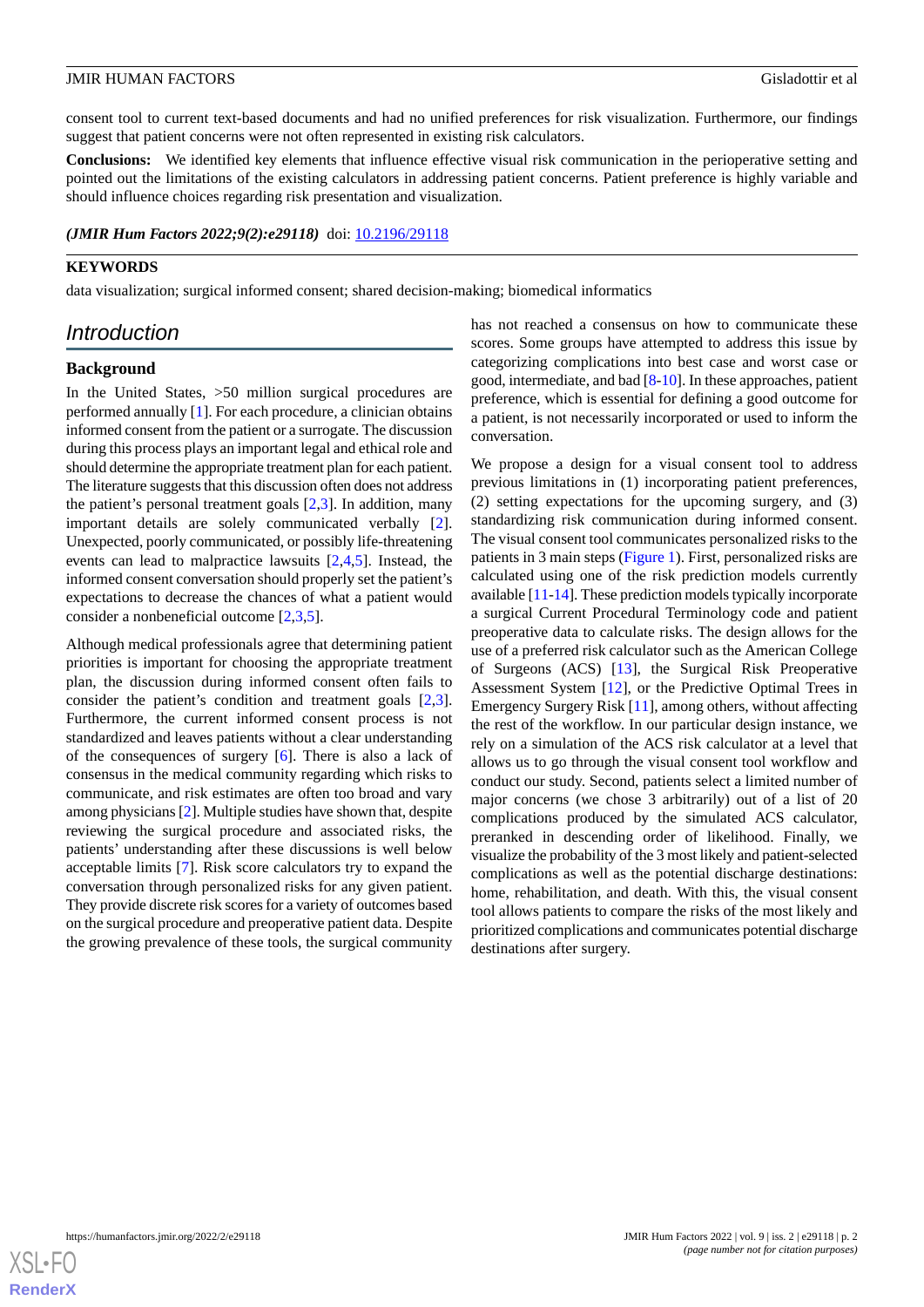<span id="page-2-0"></span>**Figure 1.** The proposed visual consent tool includes 3 main steps to help the patient and surgeon evaluate the risks of a surgery. In the first step, the personalized risks are calculated using an existing risk model with identification of surgery (eg, Current Procedural Terminology [CPT] code) and patient preoperative data as inputs. The patient then chooses up to 3 risks that are of high concern (purple bars) in addition to the top 3 calculated risks (blue bars). Finally, a visualization of these 6 risks is displayed along with the likelihood of each of the final discharge destinations (green bar).



#### **Objectives**

Using high-fidelity design mock-ups for the visual consent tool, we conduct a qualitative design feedback study in which we want to address the following research questions: (1) How do patients perceive risks before surgery—does what matters depend on the context? (research question 1), (2) How suitably the visual consent tool is able to present personalized surgical risks—are the patients looking at the risks they really care about the most? (research question 2), (3) How to best communicate these personalized risks using data visualization approaches—are there ways to present these risks that are most understandable to patients? (research question 3), and (4) In which scenarios can the visual consent tool be used, and can it improve the informed consent process—are the patient and surgeon able to engage in a more productive discussion?

Focusing only on the visual consent tool's personalized risk visualization component ([Figure 1](#page-2-0), step 3), we conduct semistructured interviews with patients during their postoperative visit to the acute care surgical clinic at an

academic medical center. Through thematic analysis of the interviews, we identify several factors that affect the perception of risks and their importance, the perceived value of risk visualization, the preferences for risk visualization, the effects of risk visualization, and the potential usefulness of the visual consent tool in a real-life setting. The report of this study is based on the COREQ (consolidated criteria for reporting qualitative research) guidelines [\[15](#page-13-8)].

## *Methods*

#### **Visual Consent Tool Design**

A schematic overview of the visual consent tool is shown in [Figure 1](#page-2-0). The visual consent tool consists of three elements: risk calculation, preference identification, and risk visualization.

#### *Risk Calculation*

Multiple methods for calculating personalized perioperative risks for patients have been published [\[11](#page-13-4)[-14](#page-13-5)]. These calculators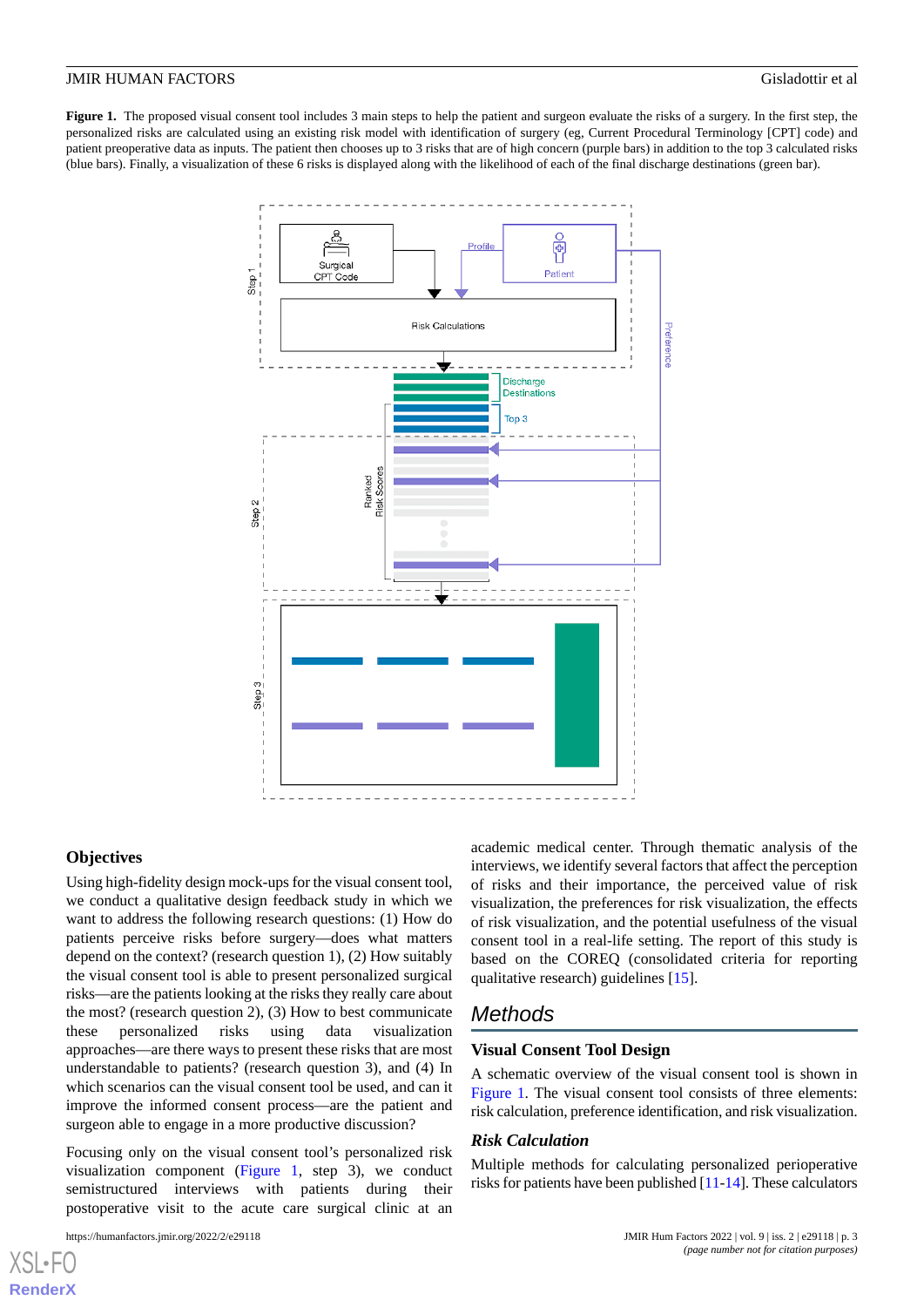use collected patient data (eg, age, sex, and smoking status) to calculate the risk of a given postoperative complication.

As an example, the ACS risk calculator, the most commonly used tool, leverages National Surgical Quality Improvement Program participant data from >400 hospitals to calculate 20 different perioperative risks [\[13](#page-13-6)]. In this study, we did not focus on improving risk calculation. Generally, our approach could be applied to risks calculated using any risk calculator. For practical purposes, we used the results obtained from the ACS risk calculator for this study. In our proposed interface, the surgeon provides information about the surgery by entering a Current Procedural Terminology code and the patient profile ([Figure 2\)](#page-3-0).

<span id="page-3-0"></span>**Figure 2.** Patient profile and Current Procedural Terminology (CPT) code input. The form at the top is used to enter the CPT code for the surgery, and the form at the bottom is used to provide patient characteristics required by the risk calculator. ASA: American Society of Anesthesia; COPD: chronic obstructive pulmonary disease.

| <b>Data Driven Visual Consent</b>                                                                                              |              |                                 |                     | Home                           | About | Team         |
|--------------------------------------------------------------------------------------------------------------------------------|--------------|---------------------------------|---------------------|--------------------------------|-------|--------------|
|                                                                                                                                |              |                                 |                     |                                |       |              |
|                                                                                                                                |              | Please enter your procedure:    |                     |                                |       |              |
|                                                                                                                                |              | 47563 - Laparoscopic Procedure  |                     |                                |       |              |
|                                                                                                                                |              | Continue                        |                     |                                |       |              |
|                                                                                                                                |              |                                 |                     |                                |       |              |
|                                                                                                                                |              |                                 |                     |                                |       |              |
|                                                                                                                                |              |                                 |                     |                                |       |              |
| <b>Data Driven Visual Consent</b>                                                                                              |              |                                 |                     | Home                           | About | Team         |
| For the following procedure:<br>47563: Laparoscopic Procedures on the Biliary Tract<br>Please fill in the patient information: |              |                                 |                     |                                |       |              |
|                                                                                                                                |              |                                 |                     |                                |       |              |
| Age Group                                                                                                                      |              | ${\sf Sex}$                     |                     | Body Mass Index (BMI)          |       |              |
| 65 years and under                                                                                                             | ÷)           | Female                          | $\hat{\mathcal{L}}$ | 30                             |       | ÷)           |
| <b>Functional Status</b>                                                                                                       |              | ASA Class                       |                     | Systemic Sepsis                |       |              |
| Independent                                                                                                                    | €            | None Assigned                   | $\hat{\div}$        | (None                          |       | $\hat{\div}$ |
| <b>Diabetes</b><br>None                                                                                                        | $\hat{\div}$ | Dyspnea<br>(No)                 | ÷)                  |                                |       |              |
| Emergency                                                                                                                      |              | Steroid use                     |                     | Ascites within 30 days         |       |              |
| Ventilator Dependent                                                                                                           |              | Dialysis                        |                     | <b>Disseminated Cancer</b>     |       |              |
| Hypertension w/ medication                                                                                                     |              | Recent Congestive Heart Failure |                     | Current Smoker (within 1 year) |       |              |
| History of Severe COPD                                                                                                         |              | Acute Renal Failure             |                     |                                |       |              |
|                                                                                                                                |              |                                 |                     |                                |       |              |

## *Incorporating Patient Preferences*

To incorporate personal preferences, our tool provides an interface for patients to identify 3 complications that are of particular concern in addition to the top 3 risks that the tool

[XSL](http://www.w3.org/Style/XSL)•FO **[RenderX](http://www.renderx.com/)**

automatically selects as most important based on the risk calculations ([Figure 3](#page-4-0)). After presenting the patient with a list of possible complications preranked by likelihood, patients are able to choose the risks that are most concerning to them [\(Figure](#page-4-0) [3\)](#page-4-0).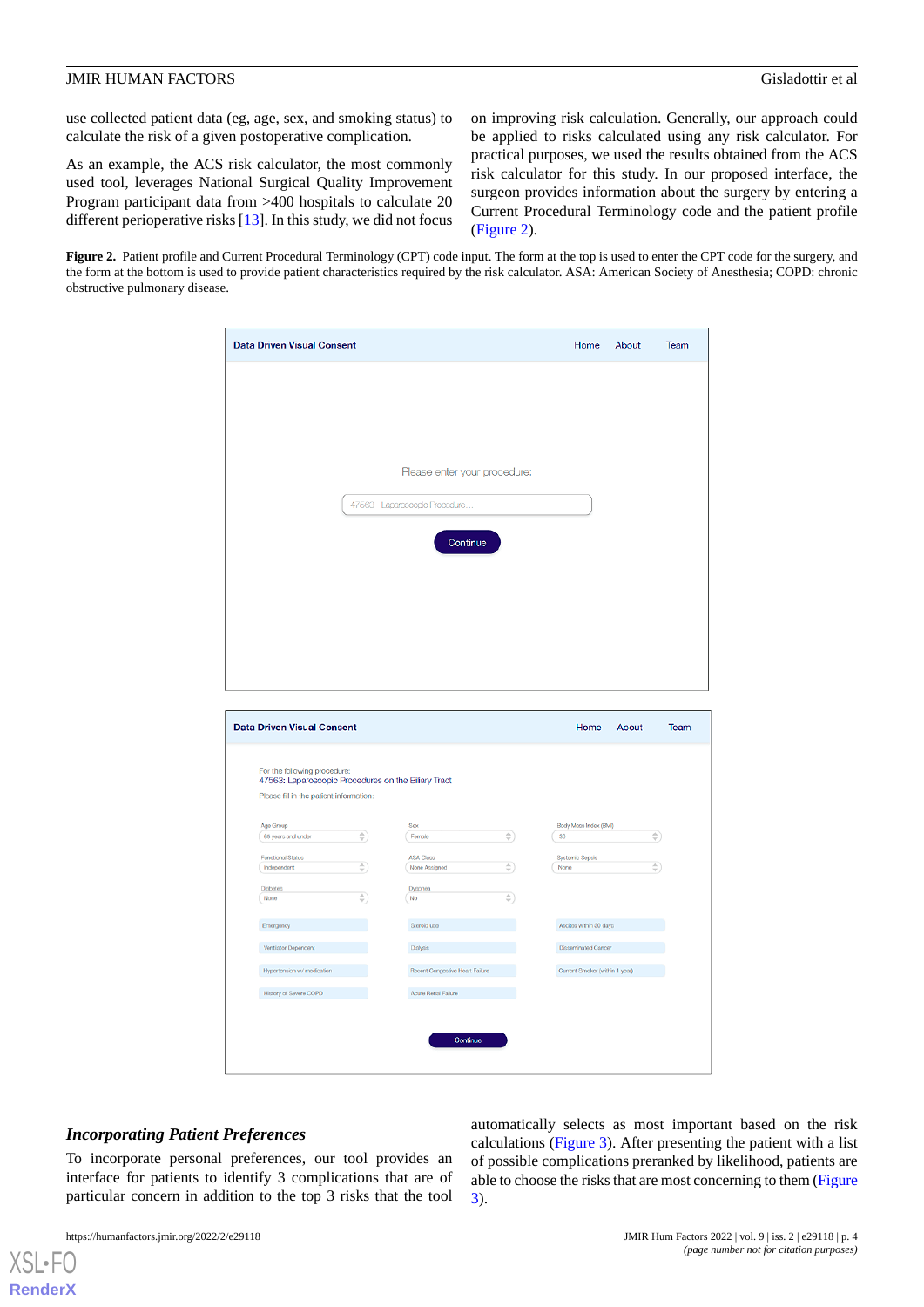<span id="page-4-0"></span>Figure 3. Incorporating patient preferences. A total of 3 most common complications are preselected, with the remaining complications listed in descending order of likelihood. The patient can select up to 3 risks at a time. OR: operating room; SSI: surgical site infection.

| <b>Data Driven Visual Consent</b>                            |                             | Home<br>About                                    | Team |
|--------------------------------------------------------------|-----------------------------|--------------------------------------------------|------|
|                                                              |                             |                                                  |      |
| For the following procedure:<br>47563                        |                             |                                                  |      |
| With the following profile:<br>Male, Ascites, Current Smoker |                             |                                                  |      |
| These are your most likely complications:                    |                             |                                                  |      |
| Ventilator<br>$\mathbf x$                                    | $\mathbf x$<br>Return to OR | $\boldsymbol{\mathsf{x}}$<br>Renal Insufficiency |      |
|                                                              |                             |                                                  |      |
| Choose three complications that would concern you:           |                             |                                                  |      |
| Ostomy                                                       | Stroke                      | Cardiac Event                                    |      |
| <b>Systemic Sepsis</b>                                       | Superficial Infection       | Organ/Space SSI                                  |      |
| Unplanned Intubation                                         | Acute Renal Failure         | Pulmonary Embolism                               |      |
|                                                              |                             | Deep Incisional Infection                        |      |
| Myocardial Infarction                                        | <b>Wound Disruption</b>     |                                                  |      |
|                                                              |                             |                                                  |      |
|                                                              | Continue<br><b>Back</b>     |                                                  |      |

## *Risk Visualization*

The visualization is intended to communicate personalized perioperative risks and the likelihood of the discharge destinations in a clear and understandable manner. The overall goal is to promote a more coherent discussion between the surgeon and patient for improved shared decision-making. The layout includes the most likely preselected complications based on the risk calculations as well as those selected by the patient

and the likelihood of each discharge destination [\(Figure 4,](#page-5-0) top left). Discharge destinations are communicated using weighted lines to represent likelihood. Preselected and patient-selected complications are boxed separately to allow for comparison between the 2 categories. Given the relatively low rates of complications, the representation of the likelihood of each complication presented a unique challenge that we examined in detail.

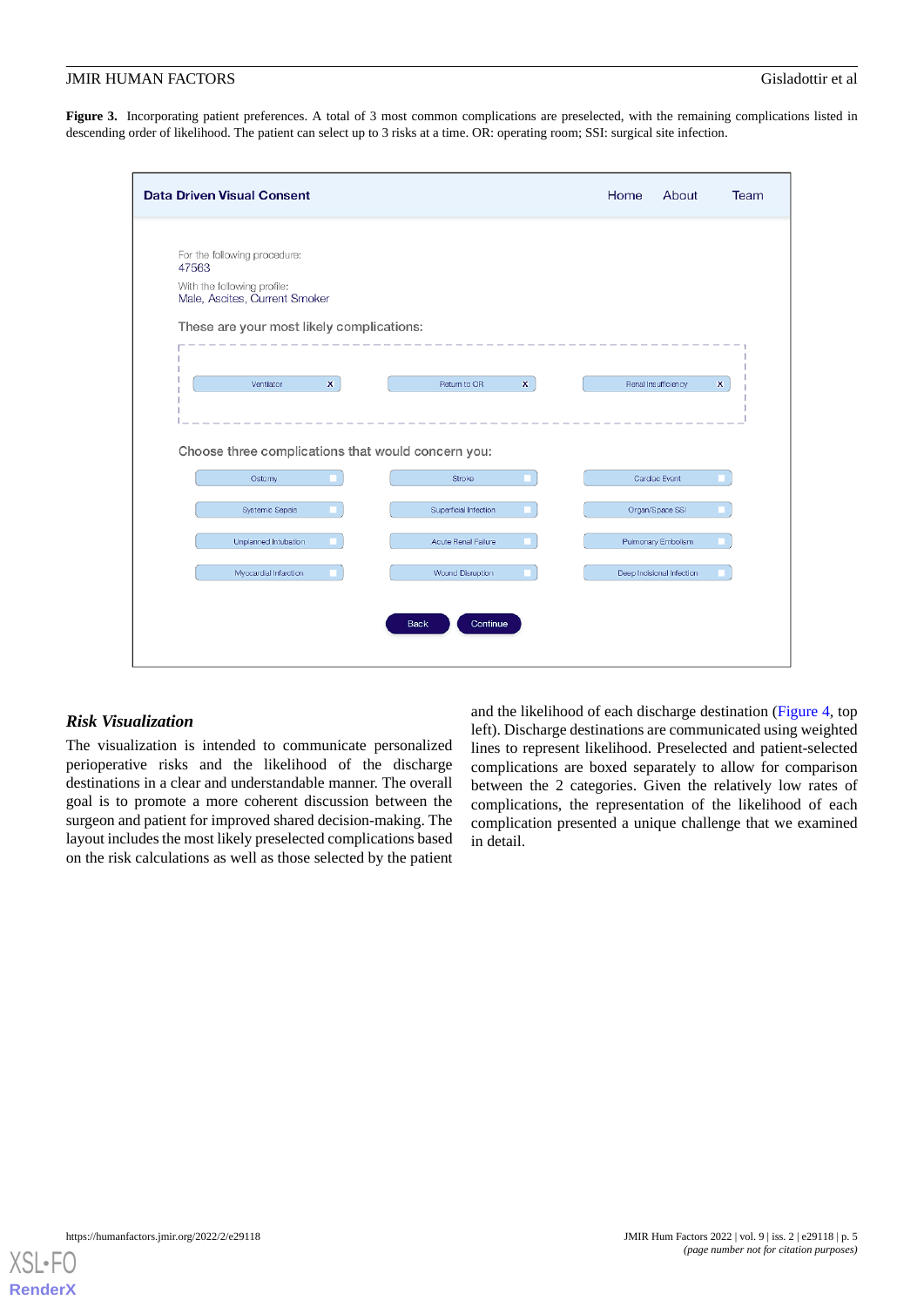<span id="page-5-0"></span>Figure 4. The design of the 3 risk visualizations used in this study. This study investigated 3 visualizations that, through a literature review, were identified as likely to be successful in communicating risks to patients. The top left shows the general layout that all 3 visualizations follow, where the patient's highest risks are displayed at the top and the complications they have chosen are displayed below to allow for comparison. The likelihood of each discharge destination is separated from the risks and communicated using positional cues and weighted lines. The 3 visualizations tested were bar strength (top right), dot array (bottom left), and logarithmic scale visualization (bottom right). OR: operating room.



We grouped complications into *rare events* (<1%) and *common events* ( $\geq$ 1%). We referred to the Visualizing Health repository [[16\]](#page-13-9) to choose visualizations that could be suitable for communicating these events. We chose the *bar strength* visualization that resembles the signal strength on mobile devices and represents a familiar visualization owing to the prevalence of mobile devices ([Figure 4](#page-5-0), top right). We also chose a waffle chart, called *dot array*, as it is more granular than the bar strength and is recommended by the Visualizing Health repository to accurately communicate risk [\(Figure 4](#page-5-0),

bottom left). To be able to more accurately show risks <1% (compared with the *bar strength* and the *dot array*), we chose a logarithmic scale inspired by the perspective scale proposed by Paling [\[17](#page-13-10)], which also allows for direct comparison of risks ([Figure 4,](#page-5-0) bottom right). All of the different visualizations—bar strength, dot array, and logarithmic scale—are shown in the context of the final visualization of the visual consent tool. In [Figure 5,](#page-6-0) we present one instance, the dot array, in a larger image for a better presentation of the design.

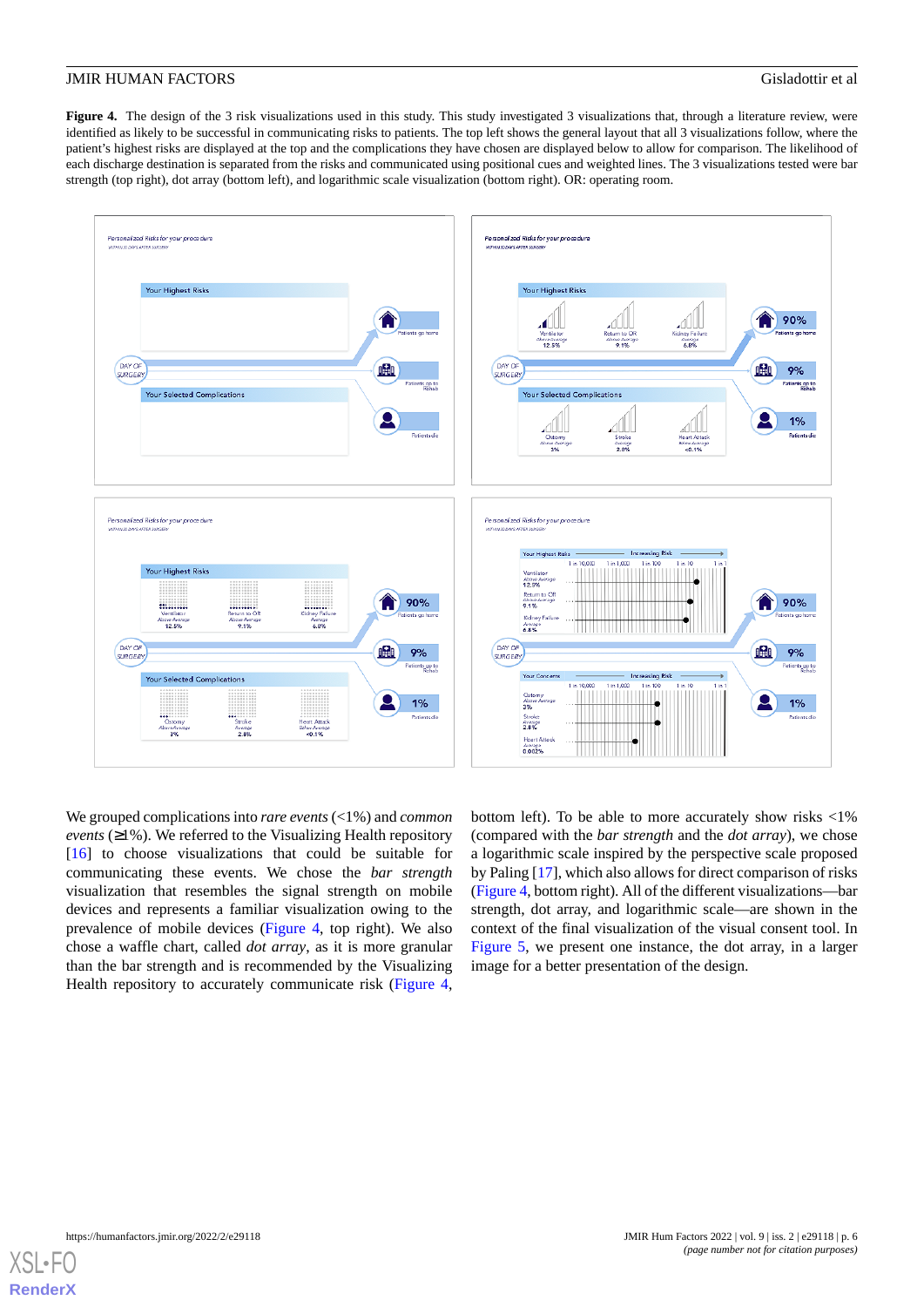Personalized Risks for your procedure

WITHIN 30 DAYS AFTER SURGERY

<span id="page-6-0"></span>Figure 5. An enlarged image of the final stage of the visual consent tool mock-up used for evaluation with one of the possible visualizations—the dot array. OR: operating room.



## **Evaluation of the Visual Consent Tool**

## *Participants*

A convenience sample of 20 patients was interviewed during their postoperative checkup visit to the acute care surgical clinic at an academic hospital. The patients were approached by the interviewer and asked about their willingness to participate in the study. This study only included patients who had undergone a surgical intervention by an acute care surgeon and who agreed to participate with written consent.

## *Ethics Approval*

This study was approved by the Beth Israel Deaconess Medical Center Institutional Review Board (2019P000013).

## *Interviewer*

The interviews were conducted by the first of the 2 joint first authors of this paper (UG). The researcher had no previous relationship with the participants and briefly stated the purpose of the study at the beginning of the interviews. The interviewer did not have any previous biases aside from the assumption that visualization would be a useful tool for the consent process.

## *Study Procedure*

[XSL](http://www.w3.org/Style/XSL)•FO **[RenderX](http://www.renderx.com/)**

The interview guide was trialed with 2 individuals who were not participants in the study and was refined to fit within 30 minutes and provide answers to our research questions. [Figure](#page-7-0) [6](#page-7-0) shows the structure of the semistructured interview (see [Multimedia Appendix 1](#page-12-5) for the interview guide). The interviews first aimed to understand the patient's informed consent experience in the current practice—without any visualization

aids [\(Figure 6,](#page-7-0) part 1 provides answers to research question 1). The second section focused on risk perception and visualization preference [\(Figure 6,](#page-7-0) part 2 provides answers to research questions 2 and 3). Finally, the third section assessed perceptions of the value of a visual consent tool and its usefulness during the informed consent process [\(Figure 6](#page-7-0), part 3 provides answers to research question 4). Each of the participants went through the interview only once, and no repeat interviews were conducted.

The interviews were conducted in a clinical setting after a postoperative visit. In some cases, the interviews were conducted in the presence of a significant other or family member of the participant. The interviewer gathered demographic data and impressions of the existing informed consent experience by asking the participants to recall their most recent discussion about the risks of informed consent with a surgeon [\(Figure 6](#page-7-0), part 1).

Following this, the interviewer assessed the patient's perception of the risk visualizations ([Figure 6](#page-7-0), part 2). First, using a broadly familiar example, the interviewer evaluated perceptions of life-threatening rare events by asking the patient if there was a notable difference between 0.1% and the phrase *less than 1%* for a likelihood of being struck by lightning. Patients who perceived a difference were shown 3 visualizations and asked to identify the visualization that conveyed most clearly the 0.1% chance of being struck by lightning. Using a similar approach, the interviewer assessed visualization preferences for more common life-threatening events by using an example of a 12.3% chance of an earthquake. Again, the patient was shown the same 3 visualizations and asked to indicate which one conveyed this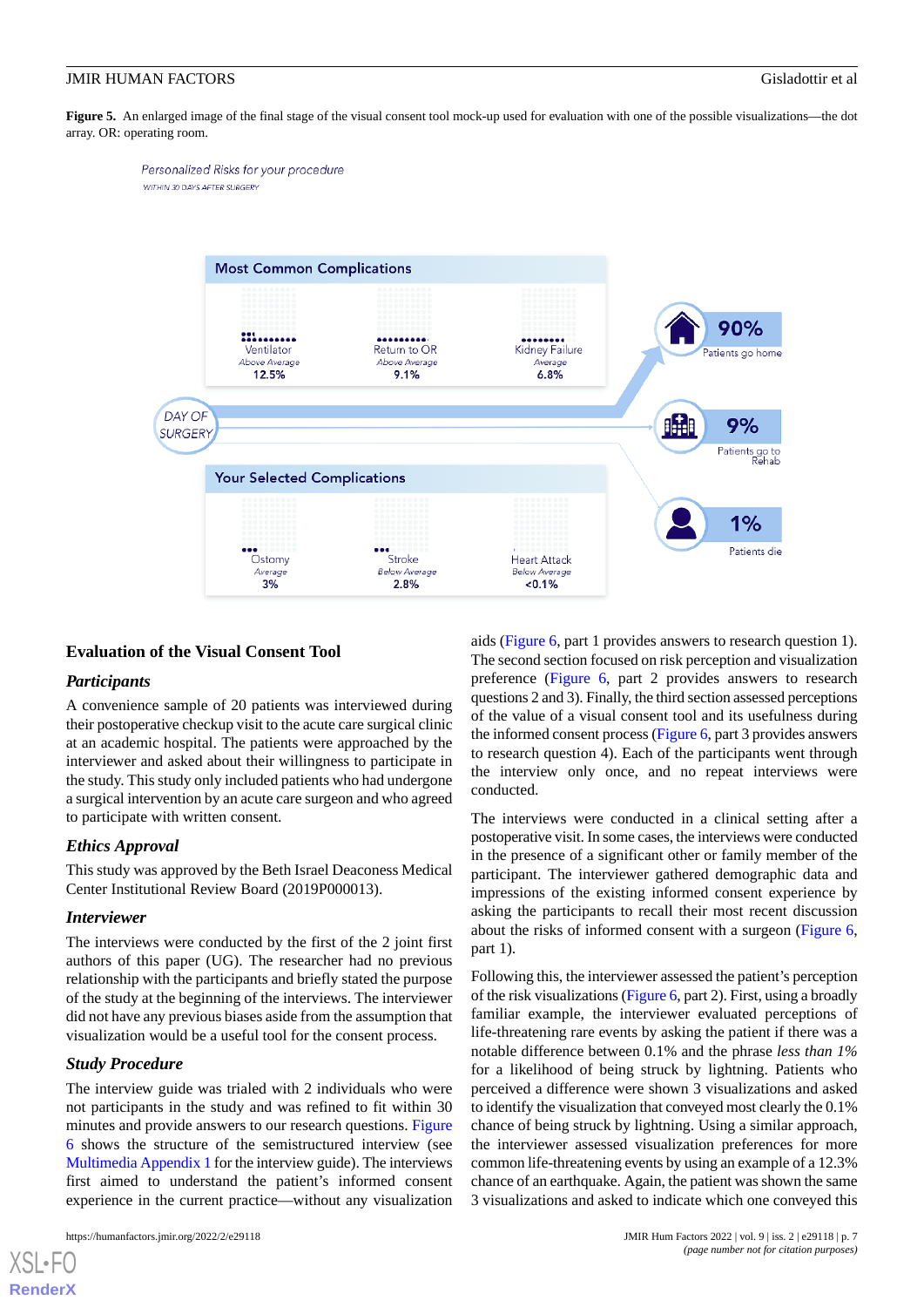information best. In cases where the visualizations chosen for rare events differed from the visualizations chosen for common events, the patients chose one of the two preferred options for

showing all possible risks: for rare events and more common events.

<span id="page-7-0"></span>**Figure 6.** Semistructured interview structure. Part 1 assessed the current informed consent experience. Part 2 assessed risk perception and risk visualization preferences. Part 3 gathered feedback on the useful elements of the visual consent tool and its applicability.



In the final step ([Figure 6](#page-7-0), part 3), the final visual consent tool risk and discharge visualization was presented to the patient using the previously selected visualization type. To test the intuitiveness of the design, the patient was asked to explain what they saw and what decisions could be made without receiving any explanation of the final visualization. The interviewer then explained the intended purpose of the visualization and collected additional comments about the visual consent tool.

Finally, the patient was asked to identify situations in which they would find this tool useful, what they found most useful, and what could be improved.

## *Data Analysis*

The interviews were recorded using an iPhone (Apple Inc), and no field notes were taken during the interview. Interviews were transcribed using Dragon Dictate 3.0 (Nuance Corporation) with manual verification by the interviewer. Transcriptions were not sent back to the participants for comments and corrections. We conducted a mixed methods analysis of the data. For the qualitative part, the two joint first authors of this paper (UG and DN) conducted a thematic analysis of the data using Microsoft Word and Excel. Each of them inductively coded selections of the transcribed interviews independently by assigning labels to the meaningful discourse units in the patients' answers. Both researchers reviewed the codes and clarified any disagreements. Codes were collaboratively grouped into categories, and the categories were grouped into themes. These were checked for validity with domain experts and carefully modified to

[XSL](http://www.w3.org/Style/XSL)•FO **[RenderX](http://www.renderx.com/)**

accommodate feedback. We did not conduct any member checks with participants. We also applied a quantitative approach to the analysis and extracted discourse units that expressed different preferences and reasons for those preferences. We used the discourse units identified for each interview to assess the prevalence of different perceptions of the visualizations presented in our visual consent tool.

## *Results*

#### **Overview**

We interviewed 20 patients attending a postoperative visit. The average age of the cohort was 61.7 (SD 14) years with a range of 29 to 87 (median 59) years, with 55% (11/20) female and 45% (9/20) male participants. The education level ranged from *some high school* to *Ph.D*. Most patients (17/20, 85%) had surgery on the intestines, gallbladder, or appendix, and approximately half of the cases (10/20, 50%) involved emergency procedures.

The thematic analysis of the semistructured interviews revealed three main categories: (1) *factors that influence risk perception* (research question 1), (2) *perceptions of the visualizations* (research questions 2 and 3), and (3) *effects of the proposed visual consent tool and use case scenarios* (research question 4).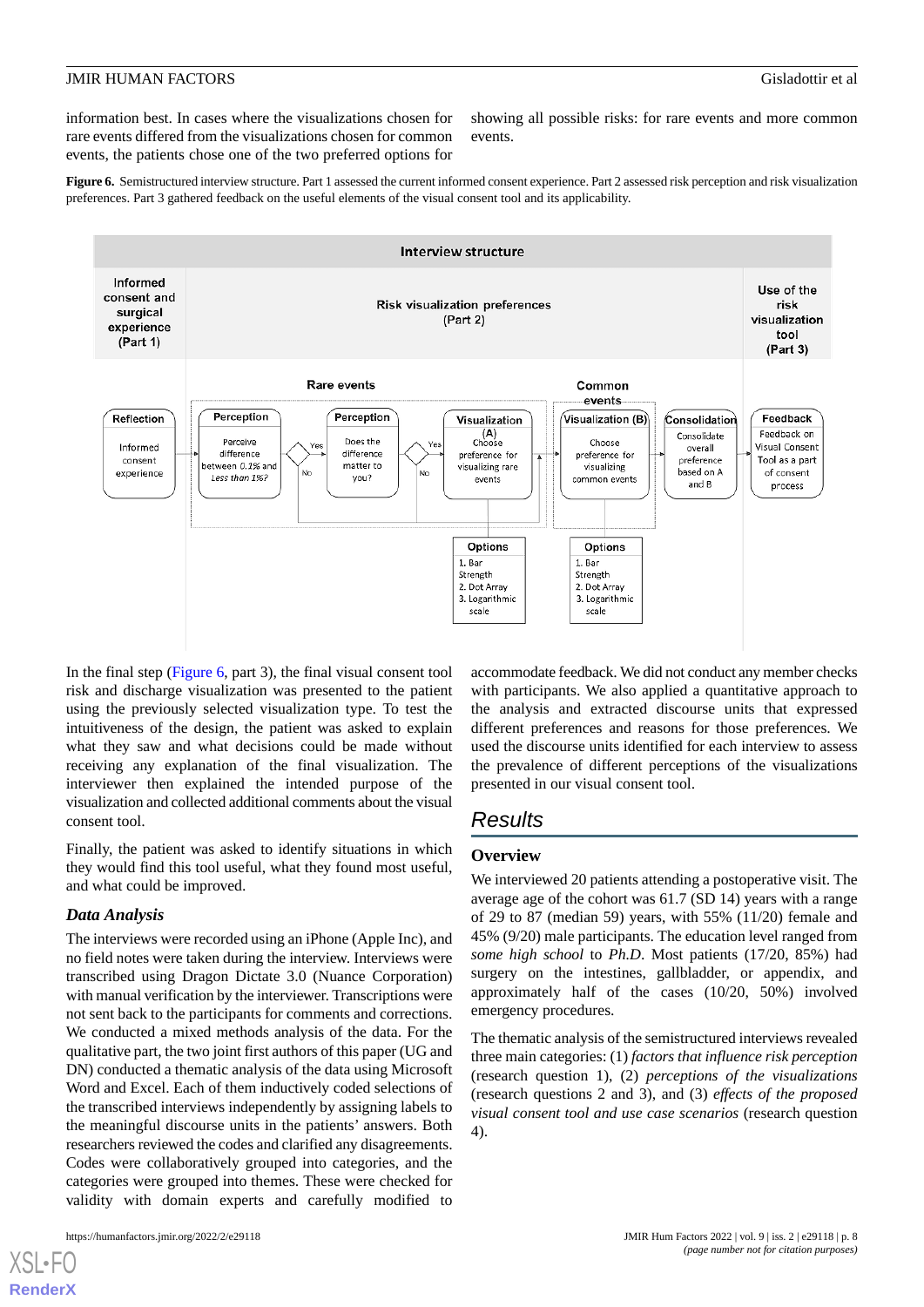## **Factors That Influence Risk Perception**

## *Overview*

We found that patients reacted positively to learning that risks could be personalized. Some stated that personalization of risks was the highlight of the tool as it made them feel more considered as patients. We identified several factors that influenced the perception of those personalized risks, which encompass *the surgical procedure*, *the patient's cognitive state,* and *the timing of consent*.

## *The Surgical Procedure*

Factors that influenced risk perception of the procedure included the clarity of diagnosis, the complexity of the procedure, and the urgency of the case. We found that most patients (17/20, 85%) had a clear diagnosis and were confident in the surgeon's familiarity with the case. They indicated that they were less concerned about the risks associated with their surgery compared with patients with an unclear diagnosis. The latter group made statements that emphasized the uncertainty of what was about to take place, which increased their anxiety, and made comments such as "[the surgeons] didn't know what they were getting into."

Similarly, patients who underwent routine procedures were generally less threatened by the risks compared with patients who were supposed to go through a complex surgical intervention that involved multiple subprocedures. For patients who returned to the operating room, all complications were of low importance, and pain or fear of death outweighed all others.

Finally, patients who had an extended time before the surgery were more willing to analyze the risks and discuss them in greater detail with the surgeon. In contrast, patients who had to go through an emergency surgery were less motivated or even incapable of any form of analysis and were mostly focused on their chance of survival.

## *The Cognitive Capacity of the Patient*

We found that the cognitive capacity of the patient, such as the *capacity for unobstructed thinking, medical knowledge,* and *literacy*, played a key role in risk perception*.*

<span id="page-8-0"></span>Patients who were in pain or feeling drowsy cared less about complications and wanted to proceed with the surgery as soon as possible.

A consistent theme was the delegation of decision-making to a more medically knowledgeable and literate family member such as a spouse or child when such an opportunity existed. Patients with low health literacy were more likely to not understand the diagnosis and felt that identification of complications was of low importance. These patients would completely delegate the decision-making to the medical professional and restrain themselves from engaging in contributing to the process.

## *The Timing of Consent*

The timing of consent varied among patients. For emergency cases, risks were communicated within a few hours of the surgery; for transfer cases or planned operations, risks could have been initially communicated a couple of weeks in advance. For patients with acute conditions, the lists of complications were of low importance as pain and death were described as important factors. Alternatively, patients with subacute conditions (surgeries within 3-24 hours) felt that knowing the risks was important for expectation management.

Interestingly, although knowing about the risks was of varying importance depending on the timing of consent, all respondents were clear that knowledge about the risks would not have influenced their decision to go forward with the surgery.

## **Factors That Influence Perceptions of the Visualizations**

We identified several factors that influenced the perceptions of the visualizations: *preference for rare event communication, preference for risk visualization,* and *usefulness of comparison with the average.*

## *Preference for Rare Event Communication*

Most patients (16/20, 80%) did not have a preference for how rare events were communicated. Patients who wanted to know the exact percentage  $\langle 1\% (3/20, 15\%)$  preferred the logarithmic representation for rare events.

## *Preference for Risk Visualization*

[Table 1](#page-8-0) is based on the preferred visualization after the participant was exposed to the visualization options for rare and common events and asked to consolidate their answers in a single visualization. [Table 1](#page-8-0) shows the preferences that ranged across the visualizations. Of the three available graphics—the bar strength, dot array, and logarithmic scale—there was no consensus on a preferred visualization.

| Table 1. Visualization preferences of the patients. <sup>a</sup> |  |  |
|------------------------------------------------------------------|--|--|
|                                                                  |  |  |

| Visualization chosen | Patients, n (%) |
|----------------------|-----------------|
| Bar strength         | 5(25)           |
| Dot array            | 4(20)           |
| Logarithmic scale    | 7(35)           |
| None                 | 3(15)           |
| Other                | 1(5)            |

<sup>a</sup>The table shows that the patients had differing preferences for optimal visualization for communicating risks in the visual consent tool. Of the 20 participants, 1 (5%) liked a visual aid but preferred a different visualization from the 3 presented, and 3 (15%) did not express interest in a visual aid.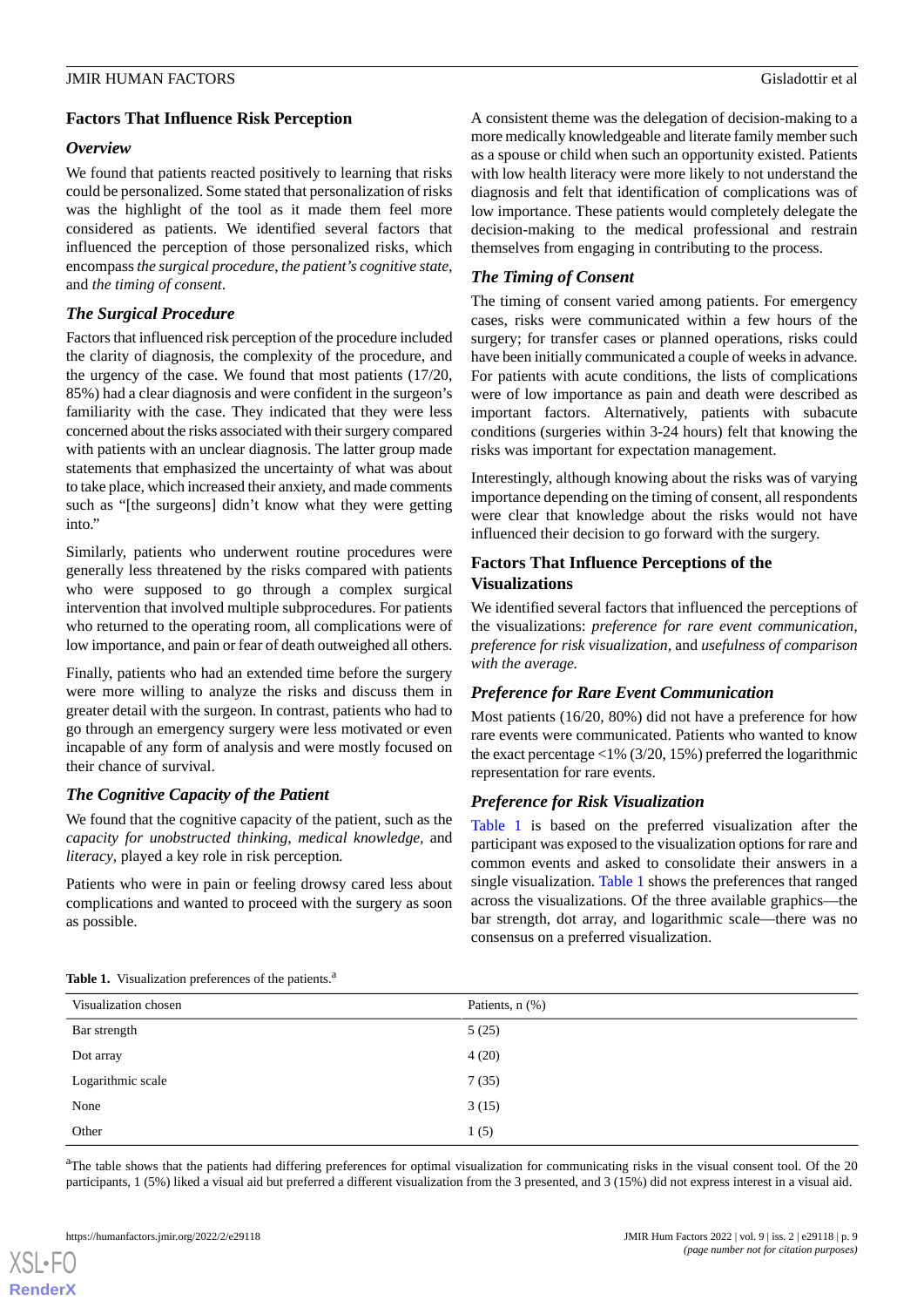Patients who preferred the bar strength visualization (5/20, 25%) liked the simplicity and clear step increases, which allowed for quick interpretation. Patients who liked this approach felt that it was less complicated than other options. In addition, 5% (1/20) of patients expressed concern over the discretization of the bars, and a few patients felt that it did not show enough information.

The dot array was endorsed by 20% (4/20) of the patients, who preferred its visual organization and felt that it allowed for comparison of ratios of shaded to grayed out dots. These patients found the dot array easy to understand and that it gave "just the right amount" of information. In addition, 5% (1/20) of patients noted that they would waste time counting dots, and another patient (1/20, 5%) felt that it would be hard to compare risks.

Patients who preferred the logarithmic scale (7/20, 35%) felt that it communicated the risks most clearly and allowed for easy comparison and aggregation of risks. Of those 7 patients, 4 (57%) mentioned that they liked the labeling of *1 in X.* However, patients who did not prefer the logarithmic scale found it the most complicated of the 3 options.

Of the 20 patients, 4 (20%) did not respond positively to the visualizations. In addition, 5% (1/20) of patients was dissatisfied with the choices presented, and 15% (3/20) of participants rejected the visual aids and preferred verbal communication or that the decision be left to the physician. These patients were all aged >75 years, which is notably higher than the average age of the other participants.

## *Usefulness of Comparison With the Average*

Most patients (11/20, 55%) expressed indifference to knowing whether their risk was above or below the average. Those who cared about the average stated that it would raise or lower their concern, and some only cared if it was actionable information. Many were not confident in how to include this information in their decision-making process.

## **Effects of the Visual Consent Tool and Use Case Scenarios**

## *Overall Impression of the Visual Consent Tool*

In terms of intuitiveness, most patients (14/20, 70%) found the final visualization intuitive without any context. However, after explaining the context of the tool and the steps leading up to the final visualization, most patients (15/20, 75%) felt able to make decisions with the help of the visualization.

We observed three major effects of the visual consent tool on perceived informed consent: *depth and length of the discussion*, *information retention,* and *risk awareness*.

## *Depth and Length of the Discussion*

Most patients (13/20, 65%) stated that the visual consent tool would have helped them pick up more information or be more confident in their surgical decision. Most patients (12/20, 60%) claimed that the visual consent tool would allow them to have a better understanding of the possible complications and their likelihood.

All the patients (20/20, 100%) agreed that the visual consent tool would help stimulate a deeper discussion with their provider. They claimed it would "help [them] think of new questions [they] hadn't thought of before."

However, some patients (4/20, 5%) expressed concern that having this information and new questions may extend the discussion and would take too much of the surgeon's time.

## *Information Retention*

A couple of patients (2/20, 10%) also felt that the visualizations might help retain information and suggested using it as a reference to consult after consent.

## *Risk Awareness*

Most patients (11/20, 55%) believed that the visual consent tool would make them more aware of potential risks. This made them more confident in their decision to pursue surgery, but most noted that it would not have changed their decision to pursue surgery.

A number of patients (9/20, 45%) noted that it prompted more long-term thinking about what to expect after the surgery and how it would affect not only them but also their families. In addition, the patients expressed concern that this may be too much information for some patients and that it may dissuade them from pursuing a surgery that was in their best interest.

Patients expressed interest in seeing information generally not available in current risk calculators, such as pain level and expected recovery time. Our interviews revealed that the patients were most concerned about their potential health status and whether they would be able to continue normal activity after surgery—including the chances of avoiding an ostomy ([Table](#page-10-0) [2\)](#page-10-0).

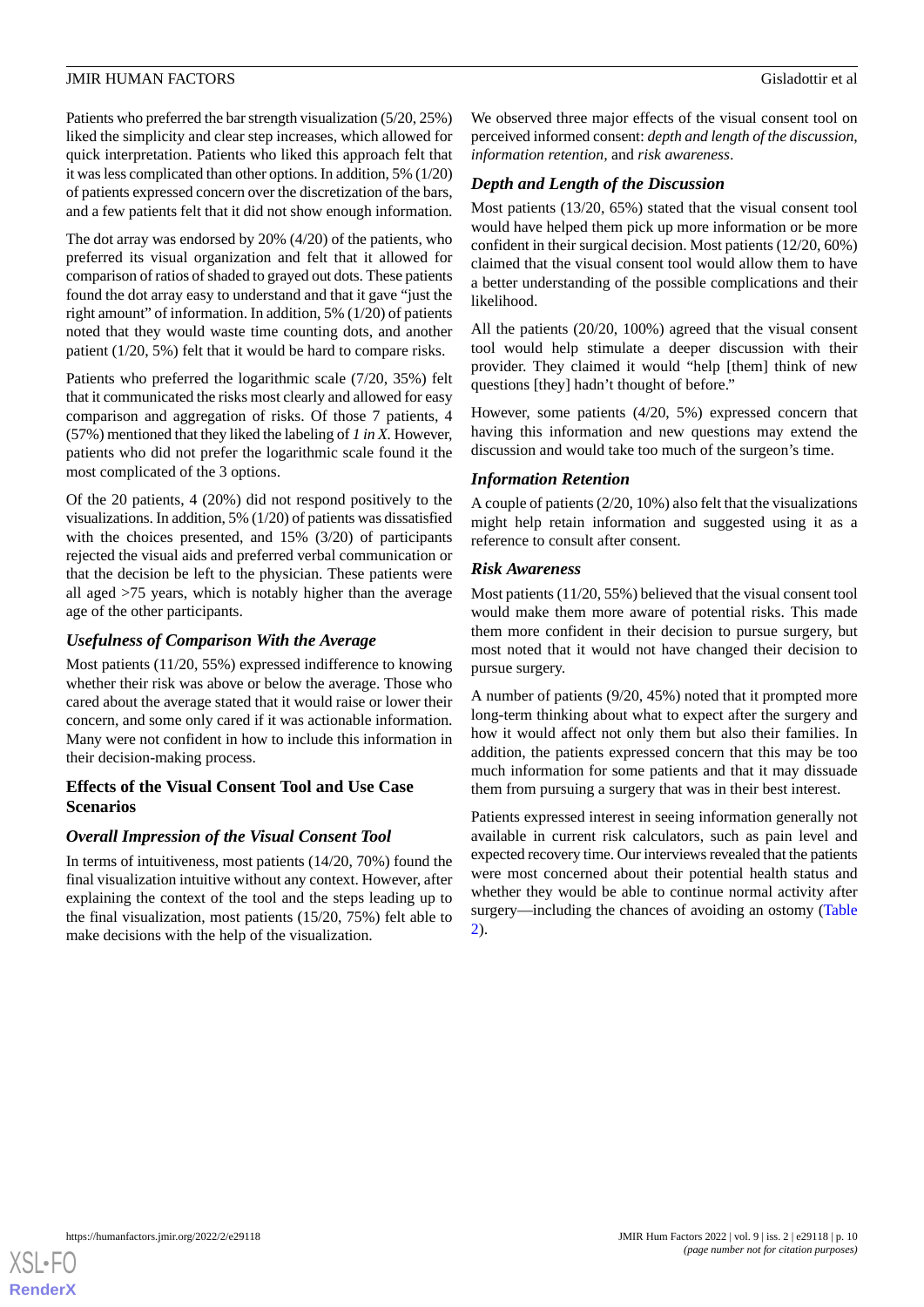<span id="page-10-0"></span>Table 2. The major concerns of the patients before surgery.<sup>2</sup>

| Concern                           | Patients, n (%) |
|-----------------------------------|-----------------|
| Ostomy                            | 6(30)           |
| Health status after the operation | 6(30)           |
| Postoperative plan                | 5(25)           |
| Not laparoscopic                  | 4(20)           |
| Death                             | 4(20)           |
| Recovery time                     | 3(15)           |
| General complications             | 3(15)           |
| Anesthesia                        | 3(15)           |
| Pain medication                   | 2(10)           |
| Life support                      | 1(5)            |
| Infection                         | 1(5)            |
| <b>Blood</b> transfusion          | 1(5)            |

<sup>a</sup>This table shows that the patients were most concerned about their potential health status, possible ostomy, and the pain level they could expect after surgery.

## *Discussion*

#### **Principal Findings**

Essentially, the main purpose of our visual consent tool is to empower patients in the decision-making process, provide them with a degree of control over what is being discussed and how the information is being presented to them, and give them the sense that their voice is being heard. To achieve this, we aimed for a high level of personalization in the design, allowing the patients to not only select the risks they wanted to discuss in depth but also account for different risk visualizations to choose from. This approach is different from the traditional one that positions the surgeon as the sole driver of the discussion regarding the risks and assumes that there is one risk visualization type that is suitable for all patients [[12,](#page-13-7)[13](#page-13-6),[18\]](#page-13-11).

The aforementioned approach allowed us to obtain broad insights into how to tackle the design of visual consent tools. In contrast to existing studies that focus primarily on barriers to tool adoption by surgeons, patients' perceptions of the material risk communicated by physician-facing risk assessment tools, or the effect of risk visualization on understanding, the study presented here, to our knowledge, is the first to broadly enumerate the requirements and benefits of a personalized visual informed consent tool that incorporates patient-facing risk visualizations and accounts for patient preference for which risks to be visualized and discussed in detail with the surgeon [[18](#page-13-11)[-25](#page-13-12)]. Through our interviews with patients, we elucidated several unique findings that add to the existing literature and inform the present practice of risk communication and the future landscape of personalized risk visualization. First, and perhaps most significantly, the patients did not identify a single preferred risk visualization, and their preferences varied across the 3 visualizations presented. Second, the patients' concerns regarding postoperative adverse outcomes did not align well with the most probable risks offered by the ACS risk calculator we relied on in our visual consent tool or with the other

[XSL](http://www.w3.org/Style/XSL)•FO **[RenderX](http://www.renderx.com/)**

traditional risk calculators we reviewed. Third, our visual aid was perceived to improve information retention and risk awareness compared with traditional text-only informed consent documents. These findings will be further discussed below in the context of the current literature.

#### **Variable Preference for Risk Visualization**

Almost all patients (15/20, 75%) agreed that the visualizations were useful in communicating risk and would be helpful in their decision-making. Notably, there was no single visualization preferred by most patients, and preferences varied across the available visualizations.

It is difficult to assess whether this finding is aligned with or different from previous findings as most of the literature on this topic of study has evaluated preference for a broad range of visualizations over verbal or textual communication of risks. A few studies have shown that tables, icons, and vertical bar charts are generally preferred over other options such as horizontal bar charts  $[26,27]$  $[26,27]$  $[26,27]$  $[26,27]$ . However, the visualizations used in those studies did not cover all 3 visualizations compared in our study.

Although the goal of our study was to determine the preference of patients for risk visualizations, we did not measure understanding quantitatively, though several recent studies have demonstrated differences between participant understanding and preference when presented with different graphical formats to communicate health information [\[28](#page-14-2),[29\]](#page-14-3).

Presenting the appropriate risk visualization to a given patient is of high importance but also very challenging. Along these lines, researchers have found that allowing patients to choose a preferred visualization that they feel motivated to interact with versus showing them the useful one that will help them in understanding and using the information better is a decision with trade-offs [\[30](#page-14-4)]. To corroborate this, the findings from a study indicated that risks presented in the form of random icons and stacked vertical bar graphs may affect the likelihood of choosing surgery or cause patients to view certain risks as more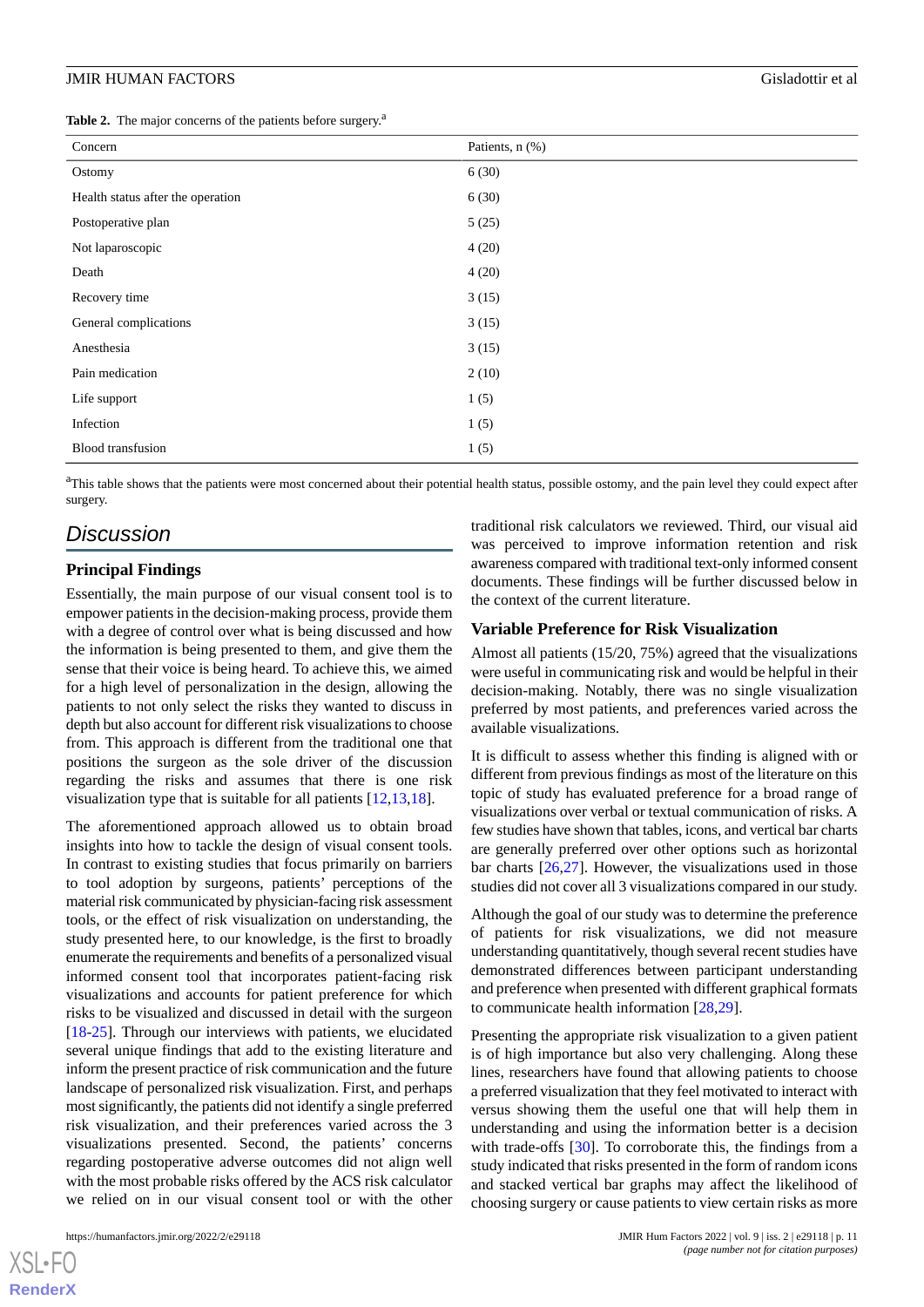complex or threatening [[31\]](#page-14-5). Furthermore, a study of 45 adults contemplating the risks and benefits of recombinant tissue plasminogen activator for ischemic stroke concluded that, although patients preferred bar graphs for risk information, accurate recall and confident decision-making decreased when using the bar graph compared with an icon array or stacked graph [\[29](#page-14-3)]. In addition, although bar graphs were preferred, patients spent more time studying them compared with the 2 other graphical formats despite these longer decision times correlating with less accurate recall [[29\]](#page-14-3). The question of how to visually present surgical risks to patients is further complicated by our finding that the desire for risk information and involvement in decision-making varies per patient.

In this context, our findings suggest a need for highly tailored patient-facing decision aids with increased flexibility in visualization beyond a one-size-fits-all approach.

## **Misalignment Between Patients'Concerns and Current Risk Calculators**

Notably, we found that patient concerns were discordant with the risks presented by traditional risk calculators. According to the interviewed patients, postoperative pain, changes in overall health status, familial burden, and adverse functional outcomes were additional considerations before undergoing a procedure that were very rarely or almost never discussed with them. In comparison, traditional risk calculators highlight major causes of perioperative morbidity, such as the risk of renal failure or venous thromboembolism. If we are to consider surgical risk calculators as a step toward improved shared decision-making, our interviews suggest that it is important for physicians to leverage these tools to communicate the risk of major changes in quality of life, expected functional outcomes, and consequences of the procedure as they are key tenets of informed consent [\[22](#page-13-13),[32\]](#page-14-6). In some cases, patients may consider these risks to outweigh the clinical consequences when considering whether to pursue surgery and, therefore, these risks should be communicated as well and with equal attention. For example, a study showed that 18% of patients with postopen abdominal aortic aneurysm (AAA) repair would not undergo AAA repair again knowing that the recovery process negatively affects functional activity (such as driving and shopping, among other daily tasks), despite understanding the life-threatening consequences of potential AAA rupture [\[33](#page-14-7)].

Although we acknowledge that the aforementioned functional consequences can often be subjective, intangible, and therefore more difficult to capture reliably and at the scale of traditional clinical outcomes, patient demand suggests that these risks should also be prioritized and incorporated into the consent tools. Our tool, for example, addressed the likelihood of the patient returning home compared with the patient not returning home (ie, to a skilled care, acute care, or rehabilitation facility), incorporating an example of a procedure's consequences to the patient's lifestyle. Given patient feedback, and to further mirror the scope of informed consent, future iterations of surgical risk calculators should attempt to explicitly incorporate the probability of additional adverse quality-of-life outcomes and the risks associated with not pursuing a surgical intervention.

### **Benefits From Using the Visual Consent Tool**

The study participants did find benefits from the proposed visual consent tool, which aligns with the understanding that, generally, patient-facing decision aids have numerous benefits for patients [[34\]](#page-14-8). Similar to other studies that assessed patients' desire for risk information, the patients in our study believed that the visual consent tool has the potential to improve information retention and risk awareness [\[22](#page-13-13)]. However, they were concerned about how being introduced to a high number of risks might become overwhelming at times, overburden the patient, and maybe dissuade them from going through a surgery that could actually be their best option. Nevertheless, patients using similar surgical risk calculators have reported that preoperative education regarding postoperative risks actually decreases anxiety, with meta-analyses indicating that their use is associated with reduced decisional conflict and increased knowledge [[34\]](#page-14-8). Although some data have shown that patients using decision aids are more likely to choose more conservative or less invasive treatments, other data have shown that the use of surgical risk calculators did not dissuade or discourage patients from pursuing surgical treatment [\[22](#page-13-13),[34\]](#page-14-8). These findings, combined with those of our study, support the idea that delivering risks to patients should be tailored to their needs and preferences. However, determining how many and which risks to show and when requires further research.

Along these lines, and based on the participants' perceptions in our study, we found evidence that our visual consent tool can improve shared decision-making and be beneficial for patients and providers if appropriately customized to the particular context pertinent to the patient. This hypothesis is, of course, subject to further quantitative studies on an updated version of the visual consent tool based on the findings of this study.

## **Putting the Visual Consent Tool in Broader Real-life Context**

Finally, an important consideration are the stakeholders involved in incorporating the visual consent tool into the current clinical workflow. These stakeholders include the patient and their family, surgeons, and hospital administration. This study focuses on the preferences of the patients, but future work should consider input from surgeons and hospital administrators to find a solution that maximizes benefits for all. For example, although the visual consent tool exhibits benefits for the patients, some of them expressed concern that the interactions stimulated by the introduction of the visual consent tool might take too much of the surgeon's time and negatively affect their clinical productivity. Future work should consider how to enable visual consent tool–based communication efficiency that will benefit both patients and surgeons and not significantly favor one over the other. Although the visual consent tool may disrupt current practices, it is also important to consider the greater value of such a tool to the hospital and its administration. Most patients in our study agreed that the visual consent tool can likely raise awareness, stimulate new questions, and allow them to reflect on the discussion with their surgeon after the conversation. As a consequence, the participants believed that these benefits would allow them to take a more active role in their treatment plan. For these reasons, we anticipate that the proposed visual

 $XS$  $\cdot$ FC **[RenderX](http://www.renderx.com/)**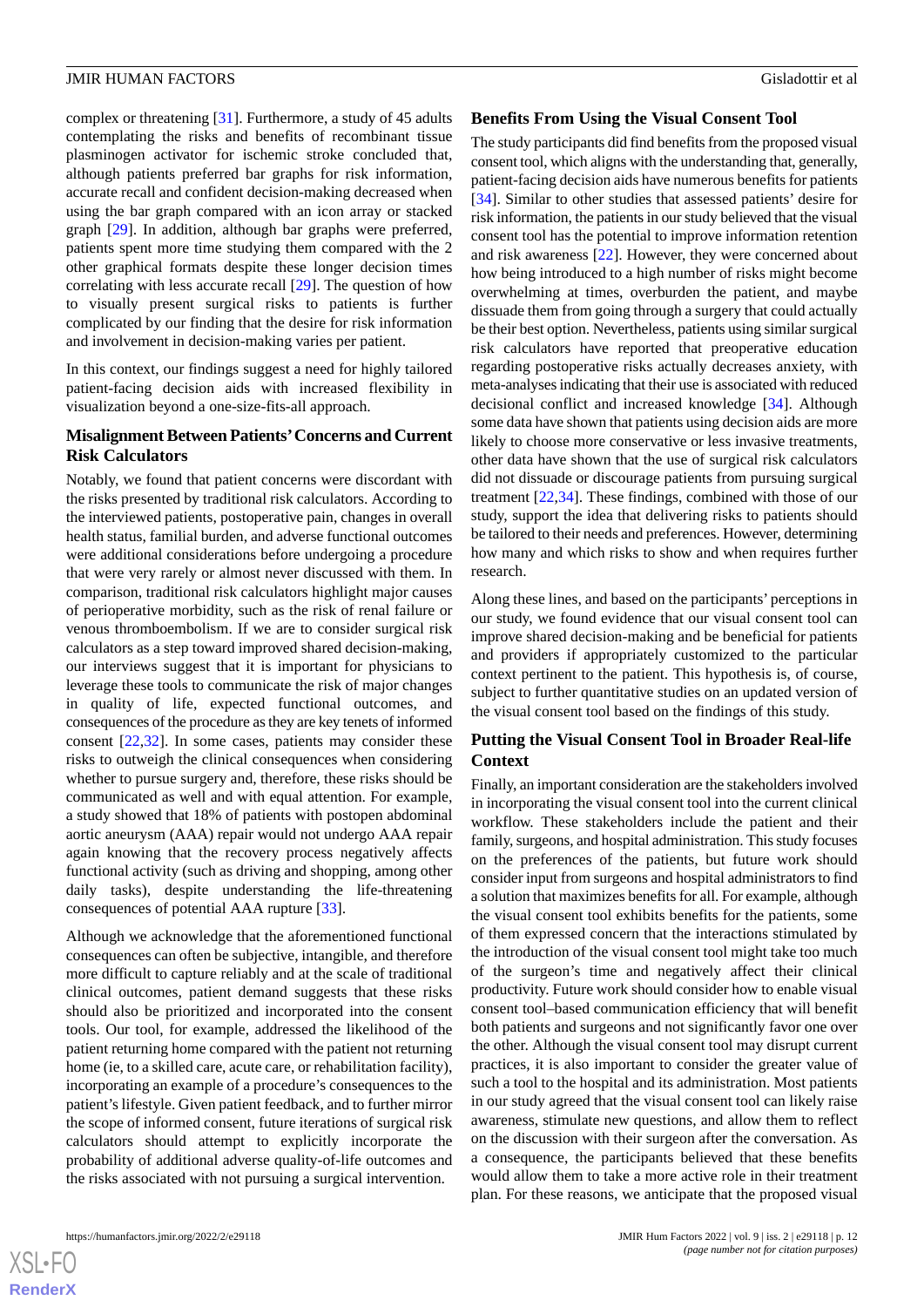consent tool will help promote shared decision-making by empowering patients with confidence in their decisions and attenuating the opportunities for miscommunication. Therefore, we can expect that more comprehensively informed patients will be less likely to pursue legal action when they experience a nonbeneficial outcome [[5\]](#page-12-4). We believe that the proposed principles in our visual consent tool and the benefits they could bring show promise not only for patients but also for the health care system as a whole.

## **Limitations**

Our findings should be considered in light of the limitations of this study. The study population was biased toward older patients and only included patients who underwent a specific group of general surgeries. Their relatively positive experiences and historical exposure may have influenced their recall and opinions. Patients who undergo different surgeries, have a different demographic makeup, have worse outcomes, or are in the preoperative period may have different risk perceptions and risk visualization preferences than our study population.

Although we covered only a specific group of general surgeries, we still included a variety of them. This approach may make the results look less focused; however, it was optimal to have a setup that enabled us to learn more comprehensively about the factors that influence risk perception.

Finally, although we understand that the visual consent tool is supposed to be used with preoperative patients, for the purposes of our study, it was actually beneficial to have postoperative patients. The reason for this is that they had a chance to go through the standard consent process and the surgery and assess how different that process should have been. Once presented with the visual consent tool, they were able to evaluate how the visual consent tool might fill in the gaps in the standard consent process based on their experiences.

## **Conclusions**

We found that current risk calculators do not account for a number of concerns patients have, primarily related to their quality of life after the surgery, and suggest that efforts should be made to incorporate these risks into the risk calculators and the consent process. Most importantly, we identified that there is no universal way of visually communicating risks to patients, which counters the current practice of using a single approach. We found that multiple factors affect the perception of risks and that the proposed visual consent tool has the potential to provide useful information to patients and stimulate shared decision-making with their surgeons. We anticipate that these benefits can be achieved if patient characteristics are taken into account to deliver a tailored risk visualization solution. Finally, we postulate that the need for tailored visual communication of complex medical information applies to other domains of health care as well.

## **Acknowledgments**

The authors thank Maura Cass from IDEO for valuable feedback on their evaluation study. They also acknowledge Shannon Ehmsen at Harvard Medical School for help with the graphic design of the visualizations.

## **Authors' Contributions**

<span id="page-12-5"></span>UG and DN contributed equally as first authors.

## **Conflicts of Interest**

NG is a cofounder and equity owner of Datavisyn.

## <span id="page-12-0"></span>**Multimedia Appendix 1**

<span id="page-12-1"></span>Semistructured interview guide. [[DOCX File , 594 KB-Multimedia Appendix 1\]](https://jmir.org/api/download?alt_name=humanfactors_v9i2e29118_app1.docx&filename=f783951782ff8b84d652d23d464c6590.docx)

## **References**

- <span id="page-12-2"></span>1. Surgery 2015-2017 final report. National Quality Forum. URL: [https://www.qualityforum.org/Publications/2017/04/](https://www.qualityforum.org/Publications/2017/04/Surgery_2015-2017_Final_Report.aspx) Surgery 2015-2017 Final Report.aspx [accessed 2022-02-25]
- <span id="page-12-4"></span><span id="page-12-3"></span>2. Cooper Z, Courtwright A, Karlage A, Gawande A, Block S. Pitfalls in communication that lead to nonbeneficial emergency surgery in elderly patients with serious illness: description of the problem and elements of a solution. Ann Surg 2014 Dec;260(6):949-957. [doi: [10.1097/SLA.0000000000000721](http://dx.doi.org/10.1097/SLA.0000000000000721)] [Medline: [24866541](http://www.ncbi.nlm.nih.gov/entrez/query.fcgi?cmd=Retrieve&db=PubMed&list_uids=24866541&dopt=Abstract)]
- 3. Angelos P. The evolution of informed consent for surgery using the best case/worst case framework. JAMA Surg 2017 Jun 01;152(6):538-539. [doi: 10.1001/jamasurg. 2016. 5654] [Medline: [28146226\]](http://www.ncbi.nlm.nih.gov/entrez/query.fcgi?cmd=Retrieve&db=PubMed&list_uids=28146226&dopt=Abstract)
- 4. Bickmore T, Utami D, Zhou S, Sidner C, Quintiliani L, Paasche-Orlow M. Automated explanation of research informed consent by virtual agents. In: Intelligent Virtual Agents. Cham: Springer; 2015.
- 5. Grauberger J, Kerezoudis P, Choudhry AJ, Alvi MA, Nassr A, Currier B, et al. Allegations of failure to obtain informed consent in spinal surgery medical malpractice claims. JAMA Surg 2017 Jun 21;152(6):e170544 [[FREE Full text](http://europepmc.org/abstract/MED/28445561)] [doi: [10.1001/jamasurg.2017.0544](http://dx.doi.org/10.1001/jamasurg.2017.0544)] [Medline: [28445561](http://www.ncbi.nlm.nih.gov/entrez/query.fcgi?cmd=Retrieve&db=PubMed&list_uids=28445561&dopt=Abstract)]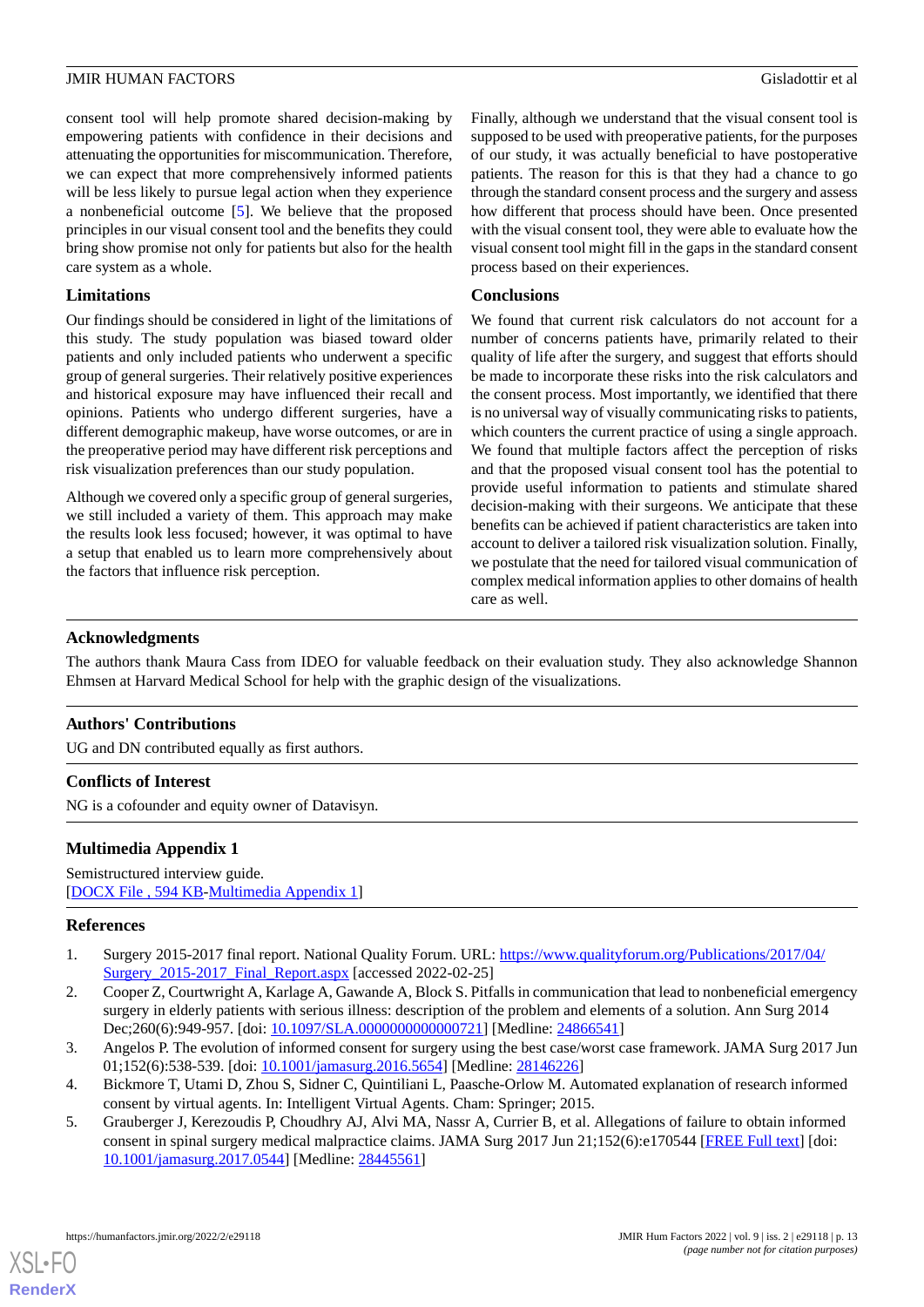- <span id="page-13-0"></span>6. Scheer A, O'Connor AM, Chan B, Moloo H, Poulin E, Mamazza J, et al. The myth of informed consent in rectal cancer surgery: what do patients retain? Dis Colon Rectum 2012 Sep;55(9):970-975. [doi: [10.1097/DCR.0b013e31825f2479\]](http://dx.doi.org/10.1097/DCR.0b013e31825f2479) [Medline: [22874604](http://www.ncbi.nlm.nih.gov/entrez/query.fcgi?cmd=Retrieve&db=PubMed&list_uids=22874604&dopt=Abstract)]
- <span id="page-13-1"></span>7. Fink AS, Prochazka AV, Henderson WG, Bartenfeld D, Nyirenda C, Webb A, et al. Predictors of comprehension during surgical informed consent. J Am Coll Surg 2010 Jun;210(6):919-926. [doi: [10.1016/j.jamcollsurg.2010.02.049\]](http://dx.doi.org/10.1016/j.jamcollsurg.2010.02.049) [Medline: [20510800](http://www.ncbi.nlm.nih.gov/entrez/query.fcgi?cmd=Retrieve&db=PubMed&list_uids=20510800&dopt=Abstract)]
- <span id="page-13-2"></span>8. Kruser JM, Nabozny MJ, Steffens NM, Brasel KJ, Campbell TC, Gaines ME, et al. "Best Case/Worst Case": qualitative evaluation of a novel communication tool for difficult in-the-moment surgical decisions. J Am Geriatr Soc 2015 Sep 17;63(9):1805-1811 [[FREE Full text](http://europepmc.org/abstract/MED/26280462)] [doi: [10.1111/jgs.13615\]](http://dx.doi.org/10.1111/jgs.13615) [Medline: [26280462\]](http://www.ncbi.nlm.nih.gov/entrez/query.fcgi?cmd=Retrieve&db=PubMed&list_uids=26280462&dopt=Abstract)
- <span id="page-13-3"></span>9. Taylor LJ, Nabozny MJ, Steffens NM, Tucholka JL, Brasel KJ, Johnson SK, et al. A framework to improve surgeon communication in high-stakes surgical decisions: best case/worst case. JAMA Surg 2017 Jun 01;152(6):531-538 [[FREE](http://europepmc.org/abstract/MED/28146230) [Full text\]](http://europepmc.org/abstract/MED/28146230) [doi: [10.1001/jamasurg.2016.5674\]](http://dx.doi.org/10.1001/jamasurg.2016.5674) [Medline: [28146230\]](http://www.ncbi.nlm.nih.gov/entrez/query.fcgi?cmd=Retrieve&db=PubMed&list_uids=28146230&dopt=Abstract)
- <span id="page-13-4"></span>10. Ingraham A, Agarwal S, Jung H, Liepert A, O'Rourke AP, Scarborough J. Patient-centered outcome spectrum: an evidence-based framework to aid in shared decision-making. Ann Surg 2018 Dec;268(6):980-984. [doi: [10.1097/SLA.0000000000002466](http://dx.doi.org/10.1097/SLA.0000000000002466)] [Medline: [28922208\]](http://www.ncbi.nlm.nih.gov/entrez/query.fcgi?cmd=Retrieve&db=PubMed&list_uids=28922208&dopt=Abstract)
- <span id="page-13-7"></span>11. Bertsimas D, Dunn J, Velmahos G, Kaafarani H. Surgical risk is not linear: derivation and validation of a novel, user-friendly, and machine-learning-based predictive optimal trees in emergency surgery risk (POTTER) calculator. Ann Surg 2018 Oct;268(4):574-583. [doi: [10.1097/SLA.0000000000002956\]](http://dx.doi.org/10.1097/SLA.0000000000002956) [Medline: [30124479](http://www.ncbi.nlm.nih.gov/entrez/query.fcgi?cmd=Retrieve&db=PubMed&list_uids=30124479&dopt=Abstract)]
- <span id="page-13-6"></span>12. Meguid R, Bronsert M, Juarez-Colunga E, Hammermeister K, Henderson W. Surgical Risk Preoperative Assessment System (SURPAS): III. Accurate preoperative prediction of 8 adverse outcomes using 8 predictor variables. Ann Surg 2016 Jul;264(1):23-31. [doi: [10.1097/SLA.0000000000001678\]](http://dx.doi.org/10.1097/SLA.0000000000001678) [Medline: [26928465\]](http://www.ncbi.nlm.nih.gov/entrez/query.fcgi?cmd=Retrieve&db=PubMed&list_uids=26928465&dopt=Abstract)
- <span id="page-13-5"></span>13. Bilimoria KY, Liu Y, Paruch JL, Zhou L, Kmiecik TE, Ko CY, et al. Development and evaluation of the universal ACS NSQIP surgical risk calculator: a decision aid and informed consent tool for patients and surgeons. J Am Coll Surg 2013 Nov;217(5):833-42.e1 [[FREE Full text](http://europepmc.org/abstract/MED/24055383)] [doi: [10.1016/j.jamcollsurg.2013.07.385\]](http://dx.doi.org/10.1016/j.jamcollsurg.2013.07.385) [Medline: [24055383](http://www.ncbi.nlm.nih.gov/entrez/query.fcgi?cmd=Retrieve&db=PubMed&list_uids=24055383&dopt=Abstract)]
- <span id="page-13-8"></span>14. Brennan M, Puri S, Ozrazgat-Baslanti T, Feng Z, Ruppert M, Hashemighouchani H, et al. Comparing clinical judgment with the MySurgeryRisk algorithm for preoperative risk assessment: a pilot usability study. Surgery 2019 May;165(5):1035-1045 [\[FREE Full text\]](http://europepmc.org/abstract/MED/30792011) [doi: [10.1016/j.surg.2019.01.002\]](http://dx.doi.org/10.1016/j.surg.2019.01.002) [Medline: [30792011\]](http://www.ncbi.nlm.nih.gov/entrez/query.fcgi?cmd=Retrieve&db=PubMed&list_uids=30792011&dopt=Abstract)
- <span id="page-13-10"></span><span id="page-13-9"></span>15. Tong A, Sainsbury P, Craig J. Consolidated criteria for reporting qualitative research (COREQ): a 32-item checklist for interviews and focus groups. Int J Qual Health Care 2007 Dec;19(6):349-357. [doi: [10.1093/intqhc/mzm042\]](http://dx.doi.org/10.1093/intqhc/mzm042) [Medline: [17872937](http://www.ncbi.nlm.nih.gov/entrez/query.fcgi?cmd=Retrieve&db=PubMed&list_uids=17872937&dopt=Abstract)]
- <span id="page-13-11"></span>16. Visualizing health homepage. Visualizing Health. URL:<http://www.vizhealth.org/> [accessed 2022-02-25]
- 17. Paling J. Strategies to help patients understand risks. BMJ 2003 Sep 27;327(7417):745-748 [\[FREE Full text\]](http://europepmc.org/abstract/MED/14512489) [doi: [10.1136/bmj.327.7417.745\]](http://dx.doi.org/10.1136/bmj.327.7417.745) [Medline: [14512489\]](http://www.ncbi.nlm.nih.gov/entrez/query.fcgi?cmd=Retrieve&db=PubMed&list_uids=14512489&dopt=Abstract)
- 18. Leeds IL, Rosenblum AJ, Wise PE, Watkins AC, Goldblatt MI, Haut ER, et al. Eye of the beholder: risk calculators and barriers to adoption in surgical trainees. Surgery 2018 Nov;164(5):1117-1123 [[FREE Full text](http://europepmc.org/abstract/MED/30149939)] [doi: [10.1016/j.surg.2018.07.002\]](http://dx.doi.org/10.1016/j.surg.2018.07.002) [Medline: [30149939](http://www.ncbi.nlm.nih.gov/entrez/query.fcgi?cmd=Retrieve&db=PubMed&list_uids=30149939&dopt=Abstract)]
- 19. Prasad KG, Nelson BG, Deig CR, Schneider AL, Moore MG. ACS NSQIP risk calculator: an accurate predictor of complications in major head and neck surgery? Otolaryngol Head Neck Surg 2016 Nov 22;155(5):740-742. [doi: [10.1177/0194599816655976\]](http://dx.doi.org/10.1177/0194599816655976) [Medline: [27329422\]](http://www.ncbi.nlm.nih.gov/entrez/query.fcgi?cmd=Retrieve&db=PubMed&list_uids=27329422&dopt=Abstract)
- <span id="page-13-13"></span>20. Vosler PS, Orsini M, Enepekides DJ, Higgins KM. Predicting complications of major head and neck oncological surgery: an evaluation of the ACS NSQIP surgical risk calculator. J Otolaryngol Head Neck Surg 2018 Mar 22;47(1):21 [\[FREE](https://journalotohns.biomedcentral.com/articles/10.1186/s40463-018-0269-8) [Full text\]](https://journalotohns.biomedcentral.com/articles/10.1186/s40463-018-0269-8) [doi: [10.1186/s40463-018-0269-8](http://dx.doi.org/10.1186/s40463-018-0269-8)] [Medline: [29566750](http://www.ncbi.nlm.nih.gov/entrez/query.fcgi?cmd=Retrieve&db=PubMed&list_uids=29566750&dopt=Abstract)]
- 21. Lewis CM, Aloia TA, Shi W, Martin I, Lai SY, Selber JC, et al. Development and feasibility of a specialty-specific National Surgical Quality Improvement Program (NSQIP): the head and neck-reconstructive surgery NSQIP. JAMA Otolaryngol Head Neck Surg 2016 Apr 01;142(4):321-327 [[FREE Full text](http://europepmc.org/abstract/MED/26892756)] [doi: [10.1001/jamaoto.2015.3608](http://dx.doi.org/10.1001/jamaoto.2015.3608)] [Medline: [26892756\]](http://www.ncbi.nlm.nih.gov/entrez/query.fcgi?cmd=Retrieve&db=PubMed&list_uids=26892756&dopt=Abstract)
- 22. Raymond BL, Wanderer JP, Hawkins AT, Geiger TM, Ehrenfeld JM, Stokes JW, et al. Use of the american college of surgeons national surgical quality improvement program surgical risk calculator during preoperative risk discussion. Anesthesia Analgesia 2019;128(4):643-650. [doi: [10.1213/ane.0000000000003718\]](http://dx.doi.org/10.1213/ane.0000000000003718)
- <span id="page-13-12"></span>23. Johnson C, Campwala I, Gupta S. Examining the validity of the ACS-NSQIP Risk Calculator in plastic surgery: lack of input specificity, outcome variability and imprecise risk calculations. J Investig Med 2017 Mar 28;65(3):722-725. [doi: [10.1136/jim-2016-000224\]](http://dx.doi.org/10.1136/jim-2016-000224) [Medline: [27793973\]](http://www.ncbi.nlm.nih.gov/entrez/query.fcgi?cmd=Retrieve&db=PubMed&list_uids=27793973&dopt=Abstract)
- 24. Cologne KG, Keller DS, Liwanag L, Devaraj B, Senagore AJ. Use of the American College of Surgeons NSQIP surgical risk calculator for laparoscopic colectomy: how good is it and how can we improve it? J Am Coll Surg 2015 Mar;220(3):281-286. [doi: [10.1016/j.jamcollsurg.2014.12.007](http://dx.doi.org/10.1016/j.jamcollsurg.2014.12.007)] [Medline: [25617914\]](http://www.ncbi.nlm.nih.gov/entrez/query.fcgi?cmd=Retrieve&db=PubMed&list_uids=25617914&dopt=Abstract)
- 25. Etnel JR, de Groot JM, El Jabri M, Mesch A, Nobel NA, Bogers AJ, et al. Do risk visualizations improve the understanding of numerical risks? A randomized, investigator-blinded general population survey. Int J Med Inform 2020 Mar;135:104005. [doi: [10.1016/j.ijmedinf.2019.104005](http://dx.doi.org/10.1016/j.ijmedinf.2019.104005)] [Medline: [31901707](http://www.ncbi.nlm.nih.gov/entrez/query.fcgi?cmd=Retrieve&db=PubMed&list_uids=31901707&dopt=Abstract)]